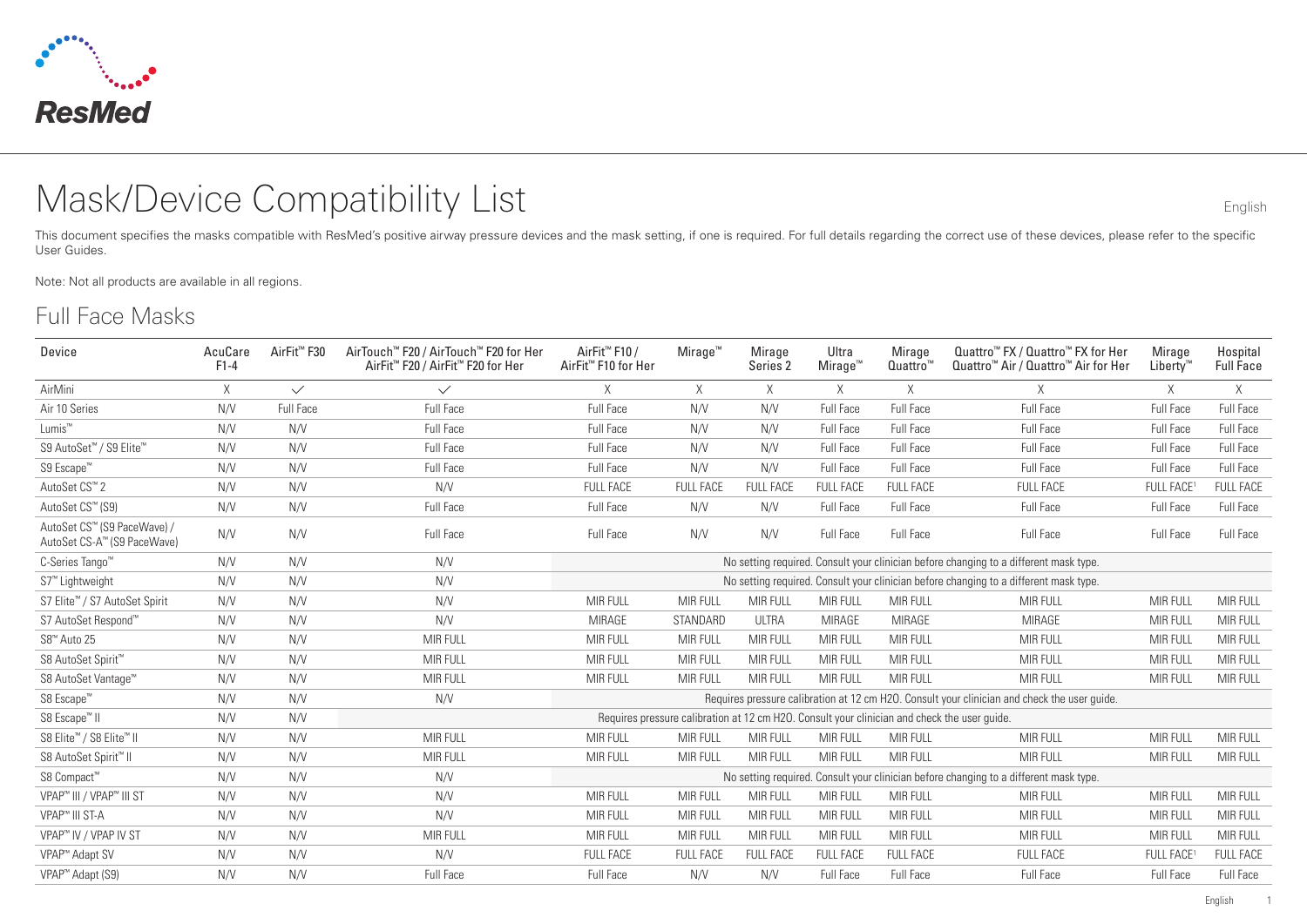| Device                                                                                | AcuCare<br>$F1-4$ | AirFit <sup>™</sup> F30 | AirTouch™ F20 / AirTouch™ F20 for Her<br>AirFit <sup>™</sup> F20 / AirFit <sup>™</sup> F20 for Her | AirFit <sup>™</sup> F10 /<br>AirFit <sup>™</sup> F10 for Her | $M$ irage <sup>"</sup> | Mirage<br>Series <sub>2</sub> | Ultra<br>Mirage" | Mirage<br>Quattro <sup>"</sup> | Quattro <sup>™</sup> FX / Quattro™ FX for Her<br>Quattro <sup>™</sup> Air / Quattro™ Air for Her | Mirage<br>Liberty™ | Hospital<br><b>Full Face</b> |
|---------------------------------------------------------------------------------------|-------------------|-------------------------|----------------------------------------------------------------------------------------------------|--------------------------------------------------------------|------------------------|-------------------------------|------------------|--------------------------------|--------------------------------------------------------------------------------------------------|--------------------|------------------------------|
| VPAP™ Adapt (S9 PaceWave)                                                             | N/V               | N/V                     | <b>Full Face</b>                                                                                   | Full Face                                                    | N/V                    | N/V                           | <b>Full Face</b> | Full Face                      | <b>Full Face</b>                                                                                 | <b>Full Face</b>   | Full Face                    |
| VPAP <sup>™</sup> Malibu                                                              | N/V               | N/V                     | N/V                                                                                                | <b>FULL FACE</b>                                             | <b>FULL FACE</b>       | <b>FULL FACE</b>              | <b>FULL FACE</b> | <b>FULL FACE</b>               | <b>FULL FACE</b>                                                                                 | <b>FULL FACE</b>   | <b>FULL FACE</b>             |
| VPAP <sup>™</sup> Auto 25                                                             | N/V               | N/V                     | <b>MIR FULL</b>                                                                                    | <b>MIR FULL</b>                                              | <b>MIR FULL</b>        | <b>MIR FULL</b>               | <b>MIR FULL</b>  | <b>MIR FULL</b>                | <b>MIR FULL</b>                                                                                  | MIR FULL           | <b>MIR FULL</b>              |
| Auto 25 (S9)                                                                          | N/V               | N/V                     | <b>Full Face</b>                                                                                   | Full Face                                                    | N/V                    | N/V                           | <b>Full Face</b> | Full Face                      | <b>Full Face</b>                                                                                 | <b>Full Face</b>   | Full Face                    |
| VPAP <sup>™</sup> S / VPAP <sup>™</sup> ST                                            | N/V               | N/V                     | <b>MIR FULL</b>                                                                                    | <b>MIR FULL</b>                                              | MIR FULL               | <b>MIR FULL</b>               | MIR FULL         | <b>MIR FULL</b>                | <b>MIR FULL</b>                                                                                  | MIR FULL           | <b>MIR FULL</b>              |
| VPAP <sup>™</sup> S (S9) / VPAP <sup>™</sup> ST (S9) /<br>VPAP <sup>™</sup> ST-A (S9) | N/V               | N/V                     | <b>Full Face</b>                                                                                   | Full Face                                                    | N/V                    | N/V                           | <b>Full Face</b> | Full Face                      | <b>Full Face</b>                                                                                 | <b>Full Face</b>   | Full Face                    |
| VPAP™ ST (S9 iVAPS) /<br>VPAP™ ST-A (S9 iVAPS)                                        | N/V               | N/V                     | <b>Full Face</b>                                                                                   | Full Face                                                    | N/V                    | N/V                           | <b>Full Face</b> | <b>Full Face</b>               | <b>Full Face</b>                                                                                 | <b>Full Face</b>   | Full Face                    |
| VPAP <sup>™</sup> Tx                                                                  | N/V               | N/V                     | N/V                                                                                                | <b>FULL FACE</b>                                             | N/V                    | N/V                           | <b>FULL FACE</b> | <b>FULL FACE</b>               | <b>FULL FACE</b>                                                                                 | <b>FULL FACE</b>   | <b>FULL FACE</b>             |
| Stellar <sup>™</sup>                                                                  | N/V               | N/V                     | <b>FULL FACE</b>                                                                                   | <b>FULL FACE</b>                                             | N/V                    | N/V                           | <b>FULL FACE</b> | <b>FULL FACE</b>               | <b>FULL FACE</b>                                                                                 | FULL FACE          | <b>FULL FACE</b>             |
| VS Ultra <sup>™</sup> / VS Integra <sup>™</sup>                                       | $\checkmark$      | N/V                     | N/V                                                                                                | $\checkmark$                                                 | N/V                    | N/V                           | $\checkmark$     | $\checkmark$                   | N/V                                                                                              | $\checkmark$       | $\checkmark$                 |
| VS III™                                                                               | N/V               | N/V                     | N/V                                                                                                | $\checkmark$                                                 | N/V                    | N/V                           | $\checkmark$     | $\checkmark$                   | N/V                                                                                              | $\checkmark$       | $\checkmark$                 |
| Astral <sup>™</sup>                                                                   | <b>FULL FACE</b>  | N/V                     | <b>FULL FACE</b>                                                                                   | N/V                                                          | N/V                    | N/V                           | <b>FULL FACE</b> | <b>FULL FACE</b>               | <b>FULL FACE</b>                                                                                 | <b>FULL FACE</b>   | <b>FULL FACE</b>             |

1 SmartStop may not operate as described when using the mask with ResMed AutoSet CS 2 or VPAP Adapt SV.

 $N/V$  = The mask has not been validated for this device.  $\checkmark$  = Compatible X = Not Compatible

### Nasal Masks 1

| Device                                                               | AirFit <sup>™</sup> N30i/<br>AirFit <sup>™</sup> N30 | AirFit <sup>™</sup> N20 Classic | AirFit <sup>™</sup> N20 /<br>AirFit <sup>™</sup> N20 for Her | AirFit <sup>™</sup> N10 /<br>AirFit™ N10 for Her | Swift <sup>™</sup> FX Nano /<br>Swift <sup>™</sup> FX Nano for Her | Mirage <sup>™</sup> FX /<br>Mirage FX <sup>™</sup> for Her | Mirage Activa <sup>™</sup> LT                                                                | Mirage <sup>™</sup> SoftGel | <b>Hospital Nasal</b> |
|----------------------------------------------------------------------|------------------------------------------------------|---------------------------------|--------------------------------------------------------------|--------------------------------------------------|--------------------------------------------------------------------|------------------------------------------------------------|----------------------------------------------------------------------------------------------|-----------------------------|-----------------------|
| AirMini <sup>™</sup>                                                 | X                                                    | $\checkmark$                    | $\checkmark$                                                 | X                                                | X.                                                                 | X                                                          | X                                                                                            | Χ                           | X                     |
| AirStart <sup>™</sup> 10 / AirSense™ 10                              | Pillows                                              | Pillows                         | Pillows                                                      | Pillows                                          | Pillows                                                            | Nasal                                                      | Nasal                                                                                        | Nasal                       | Nasal                 |
| AirCurve™ 10 VAuto / AirCurve™ 10 S /<br>AirCurve <sup>™</sup> 10 ST | Pillows                                              | Pillows                         | Pillows                                                      | Pillows                                          | Pillows                                                            | Nasal                                                      | Nasal                                                                                        | Nasal                       | Nasal                 |
| AirCurve™ 10 CS Pacewave                                             | Pillows                                              | Pillows                         | Pillows                                                      | Pillows                                          | Pillows                                                            | Nasal                                                      | Nasal                                                                                        | Nasal                       | Nasal                 |
| AirCurve™ 10 CS-A Pacewave                                           | X                                                    | Pillows                         | Pillows                                                      | Pillows                                          | Pillows                                                            | Nasal                                                      | Nasal                                                                                        | Nasal                       | Nasal                 |
| Lumis <sup>™</sup>                                                   | X                                                    | Pillows                         | Pillows                                                      | Pillows                                          | Pillows                                                            | Nasal                                                      | Nasal                                                                                        | Nasal                       | Nasal                 |
| S9 AutoSet™ / S9 Elite™                                              | Pillows                                              | Pillows                         | Pillows                                                      | Pillows                                          | Pillows                                                            | Nasal                                                      | Nasal                                                                                        | Nasal                       | Nasal                 |
| S9 Escape <sup>™</sup>                                               | Pillows                                              | Pillows                         | Pillows                                                      | Pillows                                          | Pillows                                                            | Nasal                                                      | Nasal                                                                                        | Nasal                       | Nasal                 |
| AutoSet CS <sup>™</sup> 2                                            | X                                                    | N/V                             | N/V                                                          | N/V                                              | N/V                                                                | VISTA <sup>1</sup>                                         | <b>ACTIVA</b>                                                                                | <b>ACTIVA</b>               | <b>VISTA</b>          |
| AutoSet CS™ (S9)                                                     | Pillows                                              | Pillows                         | Pillows                                                      | Pillows                                          | Pillows                                                            | Nasal                                                      | Nasal                                                                                        | Nasal                       | Nasal                 |
| AutoSet CS™ (S9 PaceWave)                                            | Pillows                                              | Pillows                         | Pillows                                                      | Pillows                                          | Pillows                                                            | Nasal                                                      | Nasal                                                                                        | Nasal                       | Nasal                 |
| AutoSet CS-A™ (S9 PaceWave)                                          | X                                                    | Pillows                         | Pillows                                                      | Pillows                                          | Pillows                                                            | Nasal                                                      | Nasal                                                                                        | Nasal                       | Nasal                 |
| C-Series Tango <sup>™</sup>                                          | N/V                                                  | N/V                             | N/V                                                          | N/V                                              | N/V                                                                |                                                            | No setting required. Consult your clinician before changing to a different mask type.        |                             |                       |
| S7 <sup>™</sup> Lightweight                                          | N/V                                                  | N/V                             | N/V                                                          | N/V                                              | N/V                                                                |                                                            | No setting required. Consult your clinician before changing to a different mask type.        |                             |                       |
| S7 Elite™ / S7 AutoSet Spirit                                        | N/V                                                  | N/V                             | N/V                                                          | N/V                                              | N/V                                                                | STANDARD                                                   | STANDARD                                                                                     | STANDARD                    | STANDARD              |
| S7 AutoSet Respond™                                                  | N/V                                                  | N/V                             | N/V                                                          | N/V                                              | N/V                                                                | STANDARD                                                   | STANDARD                                                                                     | STANDARD                    | STANDARD              |
| S8 <sup>™</sup> Auto 25                                              | X                                                    | N/V                             | <b>SWIFT</b>                                                 | <b>SWIFT</b>                                     | <b>SWIFT</b>                                                       | STANDARD                                                   | <b>ACTIVA</b>                                                                                | <b>ACTIVA</b>               | STANDARD              |
| S8 AutoSet Spirit <sup>™</sup>                                       | N/V                                                  | N/V                             | <b>SWIFT</b>                                                 | <b>SWIFT</b>                                     | <b>SWIFT</b>                                                       | STANDARD                                                   | <b>ACTIVA</b>                                                                                | <b>ACTIVA</b>               | STANDARD              |
| S8 AutoSet Vantage™                                                  | N/V                                                  | N/V                             | <b>SWIFT</b>                                                 | <b>SWIFT</b>                                     | <b>SWIFT</b>                                                       | STANDARD                                                   | <b>ACTIVA</b>                                                                                | <b>ACTIVA</b>               | STANDARD              |
| S8 Escape™                                                           | N/V                                                  | N/V                             | N/V                                                          |                                                  |                                                                    |                                                            | Requires pressure calibration at 12 cm H2O. Consult your clinician and check the user quide. |                             |                       |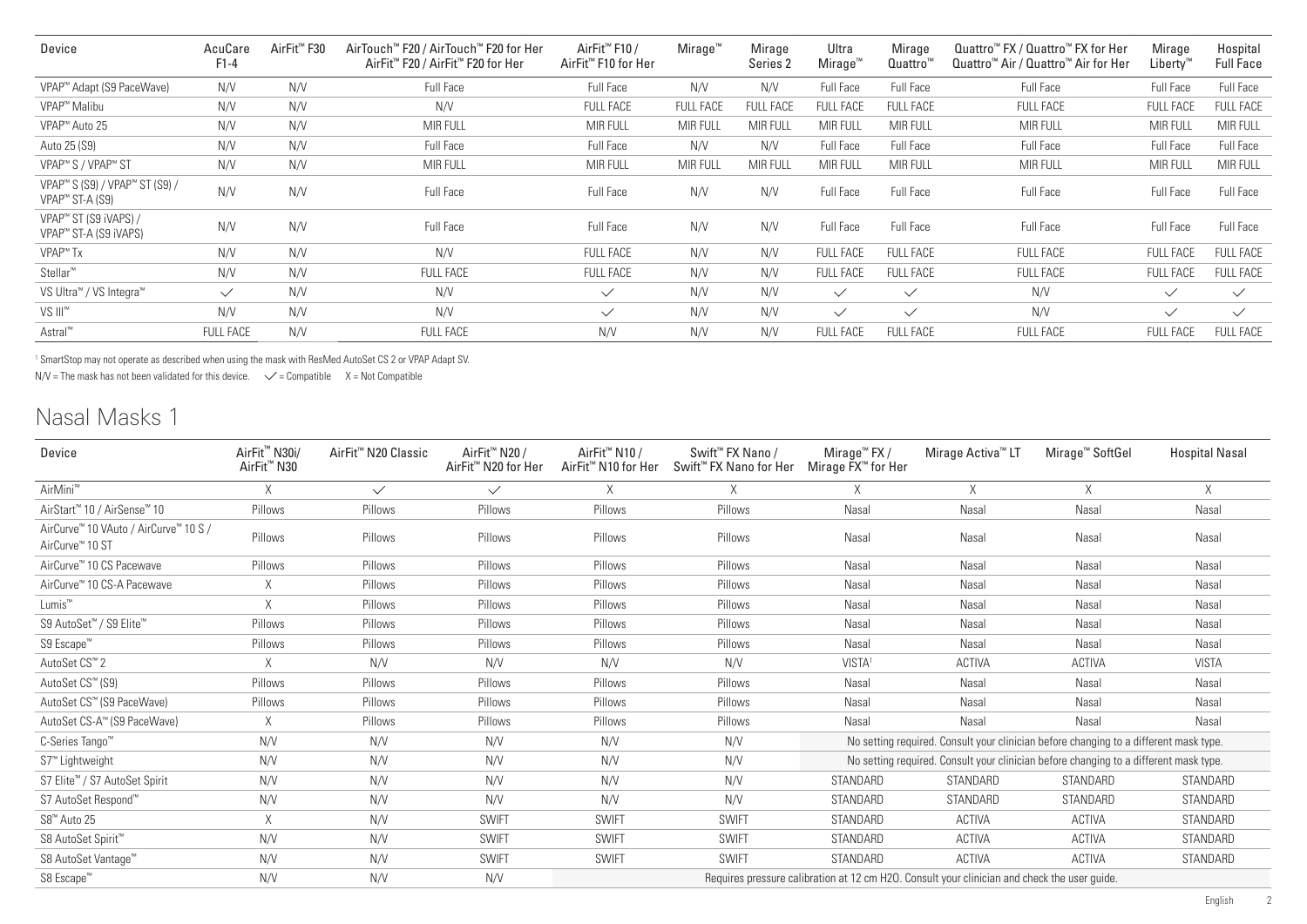| Device                                                                 | AirFit <sup>™</sup> N30i/<br>AirFit <sup>™</sup> N30 | AirFit <sup>™</sup> N20 Classic | AirFit <sup>™</sup> N20 /<br>AirFit <sup>™</sup> N20 for Her | AirFit <sup>™</sup> N10 /<br>AirFit <sup>™</sup> N10 for Her                                 | Swift <sup>™</sup> FX Nano /<br>Swift <sup>™</sup> FX Nano for Her | Mirage <sup>™</sup> FX /<br>Mirage FX™ for Her | Mirage Activa <sup>™</sup> LT                                                         | Mirage <sup>™</sup> SoftGel | <b>Hospital Nasal</b> |  |  |  |  |
|------------------------------------------------------------------------|------------------------------------------------------|---------------------------------|--------------------------------------------------------------|----------------------------------------------------------------------------------------------|--------------------------------------------------------------------|------------------------------------------------|---------------------------------------------------------------------------------------|-----------------------------|-----------------------|--|--|--|--|
| S8 Escape <sup>™</sup> II                                              | N/V                                                  | N/V                             |                                                              | Requires pressure calibration at 12 cm H2O. Consult your clinician and check the user guide. |                                                                    |                                                |                                                                                       |                             |                       |  |  |  |  |
| S8 Elite™ / S8 Elite™ II                                               | N/V                                                  | N/V                             | <b>SWIFT</b>                                                 | <b>SWIFT</b>                                                                                 | <b>SWIFT</b>                                                       | STANDARD                                       | <b>ACTIVA</b>                                                                         | <b>ACTIVA</b>               | STANDARD              |  |  |  |  |
| S8 AutoSet Spirit <sup>™</sup> II                                      | N/V                                                  | N/V                             | <b>SWIFT</b>                                                 | <b>SWIFT</b>                                                                                 | <b>SWIFT</b>                                                       | STANDARD                                       | <b>ACTIVA</b>                                                                         | ACTIVA                      | STANDARD              |  |  |  |  |
| S8 Compact™                                                            | N/V                                                  | N/V                             | N/V                                                          |                                                                                              |                                                                    |                                                | No setting required. Consult your clinician before changing to a different mask type. |                             |                       |  |  |  |  |
| VPAP <sup>™</sup> III / VPAP <sup>™</sup> III ST                       | X                                                    | N/V                             | N/V                                                          | MIRAGE                                                                                       | <b>MIRAGE</b>                                                      | STANDARD                                       | STANDARD                                                                              | STANDARD                    | N/V                   |  |  |  |  |
| VPAP <sup>™</sup> III ST-A                                             | X.                                                   | N/V                             | N/V                                                          | <b>MIRAGE</b>                                                                                | <b>MIRAGE</b>                                                      | STANDARD                                       | STANDARD                                                                              | STANDARD                    | N/V                   |  |  |  |  |
| VPAP <sup>™</sup> IV / VPAP <sup>™</sup> IV ST                         | X                                                    | N/V                             | <b>SWIFT</b>                                                 | <b>SWIFT</b>                                                                                 | <b>SWIFT</b>                                                       | STANDARD                                       | <b>ACTIVA</b>                                                                         | ACTIVA                      | STANDARD              |  |  |  |  |
| VPAP <sup>™</sup> Adapt SV                                             | X                                                    | N/V                             | N/V                                                          | N/V                                                                                          | N/V                                                                | VISTA <sup>1</sup>                             | <b>ACTIVA</b>                                                                         | <b>ACTIVA</b>               | <b>VISTA</b>          |  |  |  |  |
| VPAP <sup>™</sup> Adapt (S9)                                           | Pillows                                              | Pillows                         | Pillows                                                      | Pillows                                                                                      | Pillows                                                            | Nasal                                          | Nasal                                                                                 | Nasal                       | Nasal                 |  |  |  |  |
| VPAP <sup>™</sup> Adapt (S9 PaceWave)                                  | Pillows                                              | Pillows                         | Pillows                                                      | Pillows                                                                                      | Pillows                                                            | Nasal                                          | Nasal                                                                                 | Nasal                       | Nasal                 |  |  |  |  |
| VPAP <sup>™</sup> Malibu                                               | Χ                                                    | N/V                             | N/V                                                          | <b>SWIFT</b>                                                                                 | <b>SWIFT</b>                                                       | VISTA <sup>1</sup>                             | N/V                                                                                   | N/V                         | MERIDIAN              |  |  |  |  |
| VPAP <sup>™</sup> Auto 25                                              | X.                                                   | N/V                             | <b>SWIFT</b>                                                 | <b>SWIFT</b>                                                                                 | <b>SWIFT</b>                                                       | STANDARD                                       | <b>ACTIVA</b>                                                                         | <b>ACTIVA</b>               | STANDARD              |  |  |  |  |
| Auto 25 (S9)                                                           | Pillows                                              | Pillows                         | Pillows                                                      | Pillows                                                                                      | Pillows                                                            | Nasal                                          | Nasal                                                                                 | Nasal                       | Nasal                 |  |  |  |  |
| VPAP <sup>™</sup> S / VPAP <sup>™</sup> ST                             | Χ                                                    | N/V                             | <b>SWIFT</b>                                                 | <b>SWIFT</b>                                                                                 | <b>SWIFT</b>                                                       | STANDARD                                       | <b>ACTIVA</b>                                                                         | <b>ACTIVA</b>               | STANDARD              |  |  |  |  |
| VPAP <sup>™</sup> S (S9) / VPAP™ ST (S9)                               | Pillows                                              | Pillows                         | Pillows                                                      | Pillows                                                                                      | Pillows                                                            | Nasal                                          | Nasal                                                                                 | Nasal                       | Nasal                 |  |  |  |  |
| VPAP <sup>™</sup> ST-A (S9)                                            | X.                                                   | Pillows                         | Pillows                                                      | Pillows                                                                                      | Pillows                                                            | Nasal                                          | Nasal                                                                                 | Nasal                       | Nasal                 |  |  |  |  |
| VPAP <sup>™</sup> ST (S9 iVAPS) /<br>VPAP <sup>™</sup> ST-A (S9 iVAPS) | Χ                                                    | Pillows                         | Pillows                                                      | Pillows                                                                                      | Pillows                                                            | Nasal                                          | Nasal                                                                                 | Nasal                       | Nasal                 |  |  |  |  |
| VPAP <sup>™</sup> Tx                                                   | Χ                                                    | N/V                             | N/V                                                          | PILLOWS                                                                                      | PILLOWS                                                            | <b>NASAL</b>                                   | <b>NASAL</b>                                                                          | <b>NASAL</b>                | <b>NASAL</b>          |  |  |  |  |
| Stellar <sup>™</sup>                                                   | Χ                                                    | PILLOWS                         | PILLOWS                                                      | PILLOWS <sup>1</sup>                                                                         | PILLOWS <sup>1</sup>                                               | <b>NASAL</b>                                   | <b>NASAL</b>                                                                          | <b>NASAL</b>                | <b>NASAL</b>          |  |  |  |  |
| VS Ultra <sup>™</sup> / VS Integra <sup>™</sup>                        | Χ                                                    | N/V                             | N/V                                                          | N/V                                                                                          | N/V                                                                | N/V                                            | N/V                                                                                   | N/V                         | N/V                   |  |  |  |  |
| VS III <sup>™</sup>                                                    | Χ                                                    | N/V                             | N/V                                                          | N/V                                                                                          | N/V                                                                | N/V                                            | $\checkmark$                                                                          | N/V                         | $\checkmark$          |  |  |  |  |
| Astral <sup>™</sup>                                                    | X                                                    | Pillows                         | Pillows                                                      | N/V                                                                                          | N/V                                                                | Nasal                                          | N/V                                                                                   | Nasal                       | Nasal                 |  |  |  |  |

1 SmartStop may not operate as described when using the mask with ResMed AutoSet CS 2, Stellar or VPAP Adapt SV.

 $N/V$  = The mask has not been validated for this device.  $\checkmark$  = Compatible X = Not Compatible

# Nasal Masks 2

| Device                                                     | Pixi™ | Mirage Kidsta <sup>™</sup> | Mirage Micro™      | Mirage Vista™ | Ultra Mirage II | Mirage | Mirage Activa™                                                                        | Modular  | Papillon <sup>™</sup> | Meridian     |
|------------------------------------------------------------|-------|----------------------------|--------------------|---------------|-----------------|--------|---------------------------------------------------------------------------------------|----------|-----------------------|--------------|
| AirMini <sup>™</sup>                                       |       |                            | X                  |               | X               |        | $\Lambda$                                                                             |          |                       | $\wedge$     |
| Air 10 Series                                              | N/V   | Nasal                      | Nasal              | Nasal         | Nasal           | N/V    | Nasal                                                                                 | N/V      | N/V                   | Nasal        |
| Lumis <sup>™</sup>                                         | N/V   | Nasal                      | Nasal              | Nasal         | Nasal           | N/V    | Nasal                                                                                 | N/V      | N/V                   | Nasal        |
| S9 AutoSet™ / S9 Elite™                                    | N/V   | N/V                        | Nasal              | Nasal         | Nasal Ultra     | N/V    | Nasal                                                                                 | Nasal    | Nasal                 | Nasal        |
| S9 Escape <sup>™</sup>                                     | N/V   | N/V                        | Nasal              | Nasal         | Nasal Ultra     | N/V    | Nasal                                                                                 | Nasal    | Nasal                 | Nasal        |
| AutoSet CS <sup>™</sup> 2                                  | N/V   | N/V                        | VISTA <sup>1</sup> | <b>VISTA</b>  | <b>ULTRA</b>    | N/V    | <b>ACTIVA</b>                                                                         | N/V      | PAPILLON              | <b>VISTA</b> |
| AutoSet CS™ (S9)                                           | N/V   | N/V                        | Nasal              | Nasal         | Nasal Ultra     | N/V    | Nasal                                                                                 | Nasal    | Nasal                 | Nasal        |
| AutoSet CS™ (S9 PaceWave) /<br>AutoSet CS-A™ (S9 PaceWave) | N/V   | N/V                        | Nasal              | Nasal         | Nasal Ultra     | N/V    | Nasal                                                                                 | Nasal    | Nasal                 | Nasal        |
| C-Series Tango <sup>™</sup>                                | N/V   | N/V                        | N/V                |               |                 |        | No setting required. Consult your clinician before changing to a different mask type. |          |                       | N/V          |
| S7 <sup>™</sup> Lightweight                                | N/V   | N/V                        | N/V                |               |                 |        | No setting required. Consult your clinician before changing to a different mask type. |          |                       | N/V          |
| S7 Elite™ / S7 AutoSet Spirit                              | N/V   | N/V                        | STANDARD           | STANDARD      | <b>ULTRA</b>    | MIRAGE | STANDARD                                                                              | STANDARD | STANDARD              | N/V          |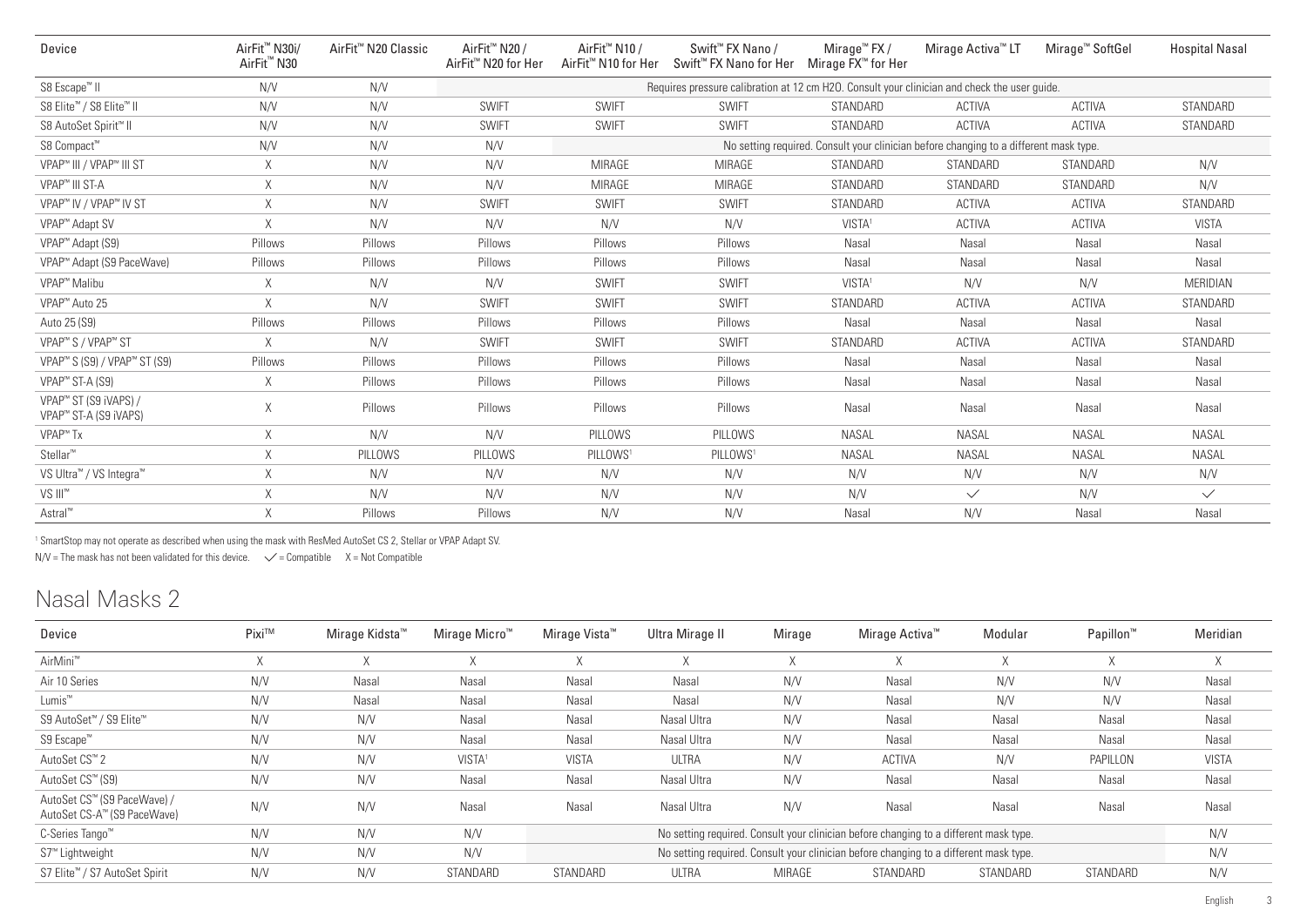| Device                                                                                | Pixi™     | Mirage Kidsta <sup>™</sup> | Mirage Micro <sup>™</sup> | Miraqe Vista™                                                                                | <b>Ultra Mirage II</b> | Mirage        | Mirage Activa <sup>™</sup>                                                                   | Modular  | Papillon <sup>™</sup> | Meridian     |  |  |  |
|---------------------------------------------------------------------------------------|-----------|----------------------------|---------------------------|----------------------------------------------------------------------------------------------|------------------------|---------------|----------------------------------------------------------------------------------------------|----------|-----------------------|--------------|--|--|--|
| S7 AutoSet Respond™                                                                   | N/V       | N/V                        | STANDARD                  | STANDARD                                                                                     | <b>ULTRA</b>           | <b>MIRAGE</b> | STANDARD                                                                                     | STANDARD | STANDARD              | N/V          |  |  |  |
| S8 <sup>™</sup> Auto 25                                                               | N/V       | N/V                        | STANDARD                  | STANDARD                                                                                     | <b>ULTRA</b>           | <b>MIRAGE</b> | <b>ACTIVA</b>                                                                                | N/V      | N/V                   | STANDARD     |  |  |  |
| S8 AutoSet Spirit <sup>™</sup>                                                        | N/V       | N/V                        | STANDARD                  | STANDARD                                                                                     | <b>ULTRA</b>           | <b>MIRAGE</b> | <b>ACTIVA</b>                                                                                | STANDARD | STANDARD              | STANDARD     |  |  |  |
| S8 AutoSet Vantage™                                                                   | N/V       | N/V                        | STANDARD                  | STANDARD                                                                                     | <b>ULTRA</b>           | MIRAGE        | <b>ACTIVA</b>                                                                                | STANDARD | STANDARD              | STANDARD     |  |  |  |
| S8 Escape <sup>™</sup>                                                                | N/V       | N/V                        |                           |                                                                                              |                        |               | Requires pressure calibration at 12 cm H2O. Consult your clinician and check the user quide. |          |                       |              |  |  |  |
| S8 Escape <sup>™</sup> II                                                             | N/V       | N/V                        |                           | Requires pressure calibration at 12 cm H2O. Consult your clinician and check the user guide. |                        |               |                                                                                              |          |                       |              |  |  |  |
| S8 Elite <sup>™</sup> / S8 Elite <sup>™</sup> II                                      | N/V       | N/V                        | STANDARD                  | STANDARD                                                                                     | <b>ULTRA</b>           | MIRAGE        | <b>ACTIVA</b>                                                                                | STANDARD | STANDARD              | STANDARD     |  |  |  |
| S8 AutoSet Spirit™ II                                                                 | N/V       | N/V                        | STANDARD                  | STANDARD                                                                                     | <b>ULTRA</b>           | MIRAGE        | <b>ACTIVA</b>                                                                                | STANDARD | STANDARD              | STANDARD     |  |  |  |
| S8 Compact™                                                                           | N/V       | N/V                        |                           |                                                                                              |                        |               | No setting required. Consult your clinician before changing to a different mask type.        |          |                       |              |  |  |  |
| VPAP <sup>™</sup> III / VPAP <sup>™</sup> III ST                                      | N/V       | N/V                        | STANDARD                  | STANDARD                                                                                     | <b>ULTRA</b>           | MIRAGE        | STANDARD                                                                                     | STANDARD | N/V                   | N/V          |  |  |  |
| VPAP <sup>™</sup> III ST-A                                                            | N/V       | STANDARD                   | STANDARD                  | STANDARD                                                                                     | <b>ULTRA</b>           | MIRAGE        | STANDARD                                                                                     | STANDARD | N/V                   | N/V          |  |  |  |
| VPAP <sup>™</sup> IV / VPAP <sup>™</sup> IV ST                                        | N/V       | N/V                        | STANDARD                  | STANDARD                                                                                     | <b>ULTRA</b>           | <b>MIRAGE</b> | ACTIVA                                                                                       | N/V      | N/V                   | STANDARD     |  |  |  |
| VPAP <sup>™</sup> Adapt SV                                                            | N/V       | N/V                        | VISTA <sup>1</sup>        | <b>VISTA</b>                                                                                 | <b>ULTRA</b>           | N/V           | <b>ACTIVA</b>                                                                                | N/V      | N/V                   | <b>VISTA</b> |  |  |  |
| VPAP <sup>™</sup> Adapt (S9)                                                          | N/V       | N/V                        | Nasal                     | Nasal                                                                                        | Nasal Ultra            | N/V           | Nasal                                                                                        | Nasal    | Nasal                 | Nasal        |  |  |  |
| VPAP <sup>™</sup> Adapt (S9 PaceWave)                                                 | N/V       | N/V                        | Nasal                     | Nasal                                                                                        | Nasal Ultra            | N/V           | Nasal                                                                                        | Nasal    | Nasal                 | Nasal        |  |  |  |
| VPAP <sup>™</sup> Malibu                                                              | N/V       | N/V                        | MERIDIAN                  | <b>VISTA</b>                                                                                 | <b>ULTRA</b>           | N/V           | N/V                                                                                          | N/V      | N/V                   | MERIDIAN     |  |  |  |
| VPAP <sup>™</sup> Auto 25                                                             | N/V       | N/V                        | STANDARD                  | STANDARD                                                                                     | <b>ULTRA</b>           | <b>MIRAGE</b> | <b>ACTIVA</b>                                                                                | N/V      | N/V                   | STANDARD     |  |  |  |
| Auto 25 (S9)                                                                          | N/V       | N/V                        | Nasal                     | Nasal                                                                                        | Nasal Ultra            | N/V           | Nasal                                                                                        | Nasal    | Nasal                 | STANDARD     |  |  |  |
| VPAP <sup>™</sup> S / VPAP <sup>™</sup> ST                                            | N/V       | N/V                        | STANDARD                  | STANDARD                                                                                     | <b>ULTRA</b>           | <b>MIRAGE</b> | <b>ACTIVA</b>                                                                                | N/V      | N/V                   | STANDARD     |  |  |  |
| VPAP <sup>™</sup> S (S9) / VPAP <sup>™</sup> ST (S9) /<br>VPAP <sup>™</sup> ST-A (S9) | Pediatric | N/V                        | Nasal                     | Nasal                                                                                        | Nasal Ultra            | N/V           | Nasal                                                                                        | Nasal    | Nasal                 | Nasal        |  |  |  |
| VPAP <sup>™</sup> ST (S9 iVAPS) /<br>VPAP <sup>™</sup> ST-A (S9 iVAPS)                | Pediatric | N/V                        | Nasal                     | Nasal                                                                                        | Nasal Ultra            | N/V           | Nasal                                                                                        | Nasal    | Nasal                 | Nasal        |  |  |  |
| VPAP <sup>™</sup> Tx                                                                  | N/V       | <b>NASAL</b>               | <b>NASAL</b>              | <b>NASAL</b>                                                                                 | NASAL-ULTRA            | N/V           | <b>NASAL</b>                                                                                 | N/V      | N/V                   | <b>NASAL</b> |  |  |  |
| Stellar <sup>™</sup>                                                                  | Pediatric | <b>NASAL</b>               | <b>NASAL</b>              | <b>NASAL</b>                                                                                 | <b>ULTRA</b>           | N/V           | <b>NASAL</b>                                                                                 | N/V      | N/V                   | N/V          |  |  |  |
| VS Ultra <sup>™</sup> / VS Integra™                                                   | N/V       | N/V                        | N/V                       | N/V                                                                                          | N/V                    | N/V           | N/V                                                                                          | N/V      | N/V                   | N/V          |  |  |  |
| VS III <sup>™</sup>                                                                   | N/V       | $\checkmark$               | $\checkmark$              | $\checkmark$                                                                                 | $\checkmark$           | N/V           | $\checkmark$                                                                                 | N/V      | N/V                   | N/V          |  |  |  |
| Astral™                                                                               | Pediatric | Nasal                      | Nasal                     | Nasal                                                                                        | Nasal Ultra            | N/V           | N/V                                                                                          | N/V      | N/V                   | N/V          |  |  |  |

N/V = The mask has not been validated for this device.

 $\checkmark$  = Compatible  $X = Not$  Compatible

## Nasal Pillows

| Device                                                               | AirFit <sup>™</sup> P30i | AirFit <sup>™</sup> P10<br>For AirMini™ | AirFit <sup>™</sup> P10 /<br>AirFit <sup>™</sup> P10 for Her | Mirage Swift <sup>™</sup> | Mirage Swift™ II | Swift <sup>™</sup> FX / Swift <sup>™</sup> FX for Her /<br>Swift <sup>™</sup> FX Bella / Swift <sup>™</sup> FX Bella Gray | Swift <sup>™</sup> LT | Swift <sup>™</sup> LT for Her /<br>Swift <sup>™</sup> LT-F |
|----------------------------------------------------------------------|--------------------------|-----------------------------------------|--------------------------------------------------------------|---------------------------|------------------|---------------------------------------------------------------------------------------------------------------------------|-----------------------|------------------------------------------------------------|
| AirMini <sup>™</sup>                                                 |                          | $\checkmark$                            |                                                              |                           |                  |                                                                                                                           |                       |                                                            |
| AirStart <sup>™</sup> 10 / AirSense <sup>™</sup> 10                  | Pillows                  |                                         | Pillows <sup>2</sup>                                         | N/V                       | Pillows          | Pillows                                                                                                                   | Pillows               | Pillows                                                    |
| AirCurve™ 10 VAuto / AirCurve™ 10 S /<br>AirCurve <sup>™</sup> 10 ST | Pillows                  |                                         | Pillows <sup>2</sup>                                         | N/V                       | Pillows          | Pillows                                                                                                                   | Pillows               | Pillows                                                    |
| AirCurve™ 10 CS Pacewave                                             | Pillows                  |                                         | Pillows <sup>2</sup>                                         | N/V                       | Pillows          | Pillows                                                                                                                   | Pillows               | Pillows                                                    |
| AirCurve™ 10 CS-A Pacewave                                           |                          |                                         | Pillows <sup>2</sup>                                         | N/V                       | Pillows          | Pillows                                                                                                                   | Pillows               | Pillows                                                    |
| Lumis™                                                               |                          |                                         | Pillows <sup>2</sup>                                         | N/V                       | Pillows          | Pillows                                                                                                                   | Pillows               | Pillows                                                    |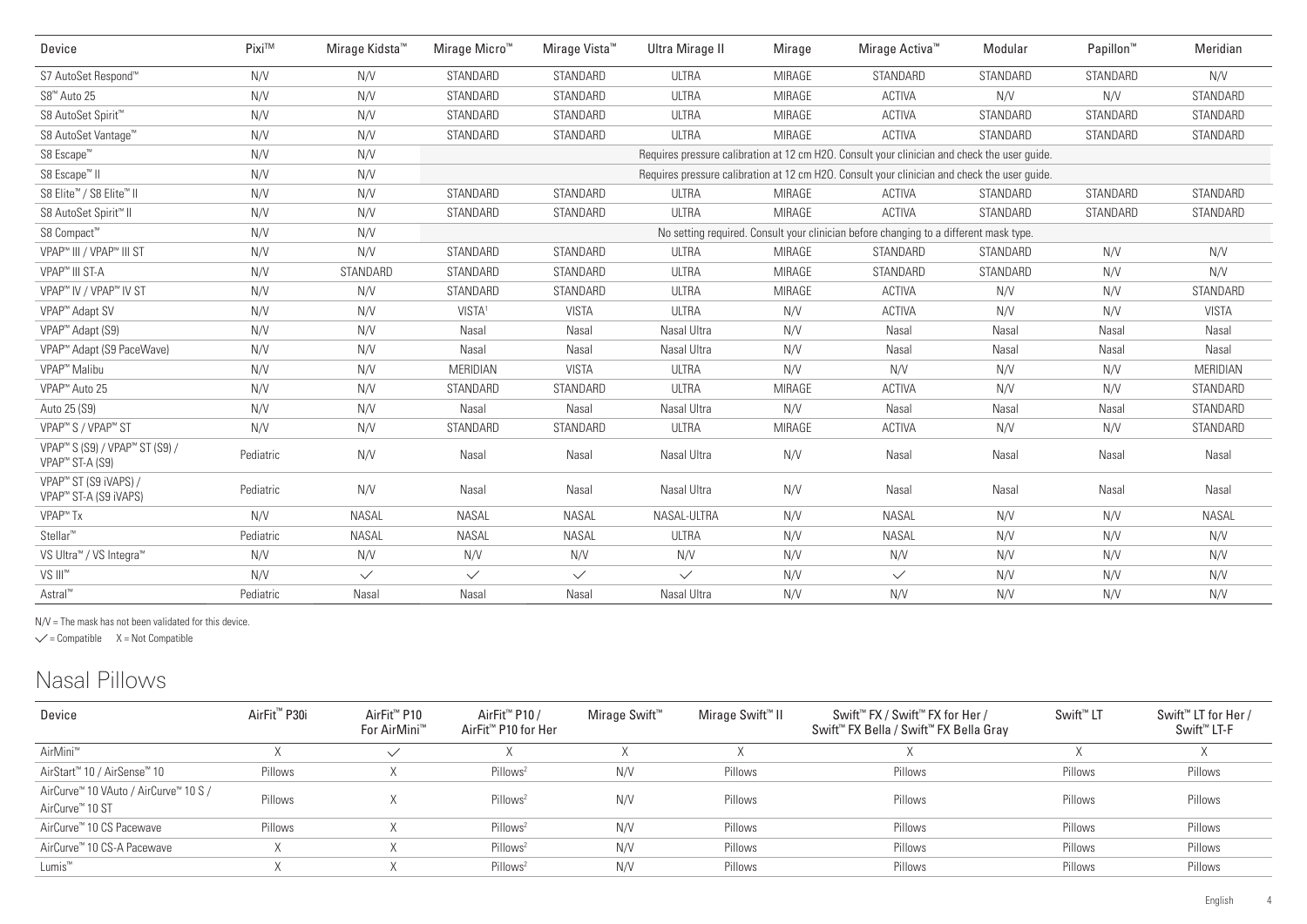| Device                                                     | AirFit <sup>™</sup> P30i | AirFit <sup>™</sup> P10<br>For AirMini™ | AirFit <sup>™</sup> P10 /<br>AirFit <sup>™</sup> P10 for Her | Mirage Swift <sup>™</sup> | Mirage Swift <sup>™</sup> II | Swift™ FX / Swift™ FX for Her /<br>Swift <sup>™</sup> FX Bella / Swift <sup>™</sup> FX Bella Gray | Swift <sup>™</sup> LT | Swift <sup>™</sup> LT for Her /<br>Swift <sup>™</sup> LT-F |
|------------------------------------------------------------|--------------------------|-----------------------------------------|--------------------------------------------------------------|---------------------------|------------------------------|---------------------------------------------------------------------------------------------------|-----------------------|------------------------------------------------------------|
| S9 AutoSet™ / S9 Elite™                                    | Pillows                  | X                                       | Pillows                                                      | Pillows                   | Pillows                      | Pillows                                                                                           | Pillows               | Pillows                                                    |
| S9 Escape™                                                 | Pillows                  | X                                       | Pillows                                                      | Pillows                   | Pillows                      | Pillows                                                                                           | Pillows               | Pillows                                                    |
| AutoSet CS <sup>™</sup> 2                                  | $\times$                 | $\mathsf X$                             | N/V                                                          | N/V                       | N/V                          | N/V                                                                                               | N/V                   | N/V                                                        |
| AutoSet CS™ (S9)                                           | Pillows                  | X                                       | Pillows <sup>2</sup>                                         | Pillows                   | Pillows                      | Pillows                                                                                           | Pillows               | Pillows                                                    |
| AutoSet CS™ (S9 PaceWave)                                  | Pillows                  | $\mathsf X$                             | Pillows <sup>2</sup>                                         | Pillows                   | Pillows                      | Pillows                                                                                           | Pillows               | Pillows                                                    |
| AutoSet CS-A™ (S9 PaceWave)                                | $\mathsf X$              | $\mathsf X$                             | Pillows <sup>2</sup>                                         | Pillows                   | Pillows                      | Pillows                                                                                           | Pillows               | Pillows                                                    |
| C-Series Tango <sup>™</sup>                                | N/V                      | $\mathsf X$                             |                                                              |                           |                              | No setting required. Consult your clinician before changing to a different mask type              |                       |                                                            |
| S7 <sup>™</sup> Lightweight                                | N/V                      | $\mathsf X$                             |                                                              |                           |                              | No setting required. Consult your clinician before changing to a different mask type.             |                       |                                                            |
| S7 Elite™ / S7 AutoSet Spirit                              | N/V                      | $\mathsf X$                             | MIRAGE                                                       | MIRAGE                    | <b>MIRAGE</b>                | <b>MIRAGE</b>                                                                                     | <b>MIRAGE</b>         | MIRAGE                                                     |
| S7 AutoSet Respond <sup>™</sup>                            | N/V                      | $\mathsf X$                             | MIRAGE                                                       | MIRAGE                    | <b>MIRAGE</b>                | <b>MIRAGE</b>                                                                                     | <b>MIRAGE</b>         | <b>MIRAGE</b>                                              |
| S8 <sup>™</sup> Auto 25                                    | Χ                        | $\mathsf X$                             | <b>SWIFT</b>                                                 | <b>SWIFT</b>              | <b>SWIFT</b>                 | <b>SWIFT</b>                                                                                      | <b>SWIFT</b>          | <b>SWIFT</b>                                               |
| S8 AutoSet Spirit <sup>™</sup>                             | N/V                      | $\mathsf X$                             | <b>SWIFT</b>                                                 | <b>SWIFT</b>              | <b>SWIFT</b>                 | <b>SWIFT</b>                                                                                      | <b>SWIFT</b>          | <b>SWIFT</b>                                               |
| S8 AutoSet Vantage™                                        | N/V                      | $\mathsf X$                             | <b>SWIFT</b>                                                 | <b>SWIFT</b>              | <b>SWIFT</b>                 | <b>SWIFT</b>                                                                                      | <b>SWIFT</b>          | <b>SWIFT</b>                                               |
| S8 Escape <sup>™</sup>                                     | N/V                      | $\mathsf X$                             |                                                              |                           |                              | Requires pressure calibration at 12 cm H2O. Consult your clinician and check the user guide.      |                       |                                                            |
| S8 Escape <sup>™</sup> II                                  | N/V                      | $\mathsf X$                             |                                                              |                           |                              | Requires pressure calibration at 12 cm H2O. Consult your clinician and check the user guide.      |                       |                                                            |
| S8 Elite™ / S8 Elite™ II                                   | N/V                      | $\times$                                | <b>SWIFT</b>                                                 | <b>SWIFT</b>              | <b>SWIFT</b>                 | <b>SWIFT</b>                                                                                      | <b>SWIFT</b>          | <b>SWIFT</b>                                               |
| S8 AutoSet Spirit™ II                                      | N/V                      | $\mathsf X$                             | <b>SWIFT</b>                                                 | <b>SWIFT</b>              | <b>SWIFT</b>                 | <b>SWIFT</b>                                                                                      | <b>SWIFT</b>          | <b>SWIFT</b>                                               |
| S8 Compact™                                                | N/V                      | Χ                                       |                                                              |                           |                              | No setting required. Consult your clinician before changing to a different mask type.             |                       |                                                            |
| VPAP™ III / VPAP™ III ST                                   | X                        | $\times$                                | MIRAGE <sup>2</sup>                                          | MIRAGE                    | MIRAGE                       | <b>MIRAGE</b>                                                                                     | <b>MIRAGE</b>         | <b>MIRAGE</b>                                              |
| VPAP <sup>™</sup> III ST-A                                 | $\mathsf X$              | $\times$                                | MIRAGE <sup>2</sup>                                          | <b>MIRAGE</b>             | <b>MIRAGE</b>                | <b>MIRAGE</b>                                                                                     | <b>MIRAGE</b>         | <b>MIRAGE</b>                                              |
| VPAP™ IV / VPAP™ IV ST                                     | $\mathsf X$              | $\times$                                | SWIFT <sup>2</sup>                                           | <b>SWIFT</b>              | <b>SWIFT</b>                 | <b>SWIFT</b>                                                                                      | <b>SWIFT</b>          | <b>SWIFT</b>                                               |
| VPAP <sup>™</sup> Adapt SV                                 | $\times$                 | X                                       | N/V                                                          | N/V                       | N/V                          | N/V                                                                                               | N/V                   | N/V                                                        |
| VPAP <sup>™</sup> Adapt (S9)                               | Pillows                  | X                                       | Pillows <sup>2</sup>                                         | Pillows                   | Pillows                      | Pillows                                                                                           | Pillows               | Pillows                                                    |
| VPAP <sup>™</sup> Adapt (S9 PaceWave)                      | Pillows                  | Χ                                       | Pillows <sup>2</sup>                                         | Pillows                   | Pillows                      | Pillows                                                                                           | Pillows               | Pillows                                                    |
| VPAP <sup>™</sup> Malibu                                   | X                        | $\mathsf X$                             | SWIFT <sup>2</sup>                                           | <b>SWIFT</b>              | <b>SWIFT</b>                 | <b>SWIFT</b>                                                                                      | <b>SWIFT</b>          | <b>SWIFT</b>                                               |
| VPAP <sup>™</sup> Auto 25                                  | $\mathsf X$              | $\mathsf X$                             | SWIFT <sup>2</sup>                                           | <b>SWIFT</b>              | <b>SWIFT</b>                 | <b>SWIFT</b>                                                                                      | <b>SWIFT</b>          | <b>SWIFT</b>                                               |
| Auto 25 (S9)                                               | Pillows                  | $\mathsf X$                             | Pillows <sup>2</sup>                                         | Pillows                   | Pillows                      | Pillows                                                                                           | Pillows               | Pillows                                                    |
| VPAP <sup>™</sup> S / VPAP <sup>™</sup> ST                 | $\times$                 | $\mathsf X$                             | SWIFT <sup>2</sup>                                           | <b>SWIFT</b>              | <b>SWIFT</b>                 | <b>SWIFT</b>                                                                                      | <b>SWIFT</b>          | <b>SWIFT</b>                                               |
| VPAP <sup>™</sup> S (S9) / VPAP <sup>™</sup> ST (S9)       | Pillows                  | $\mathsf X$                             | Pillows <sup>2</sup>                                         | Pillows                   | Pillows                      | Pillows                                                                                           | Pillows               | Pillows                                                    |
| VPAP <sup>™</sup> ST-A (S9)                                | X                        | $\mathsf X$                             | Pillows <sup>2</sup>                                         | Pillows                   | Pillows                      | Pillows                                                                                           | Pillows               | Pillows                                                    |
| VPAP <sup>™</sup> ST (S9 iVAPS) /<br>VPAP™ ST-A (S9 iVAPS) | X                        | X                                       | Pillows <sup>2</sup>                                         | Pillows                   | Pillows                      | Pillows                                                                                           | Pillows               | Pillows                                                    |
| VPAP <sup>™</sup> Tx                                       | $\mathsf X$              | $\mathsf X$                             | PILLOWS <sup>2</sup>                                         | PILLOWS                   | PILLOWS                      | PILLOWS                                                                                           | PILLOWS               | PILLOWS                                                    |
| Stellar <sup>™</sup>                                       | $\mathsf X$              | $\mathsf X$                             | PILLOWS <sup>1,2</sup>                                       | PILLOWS <sup>1</sup>      | PILLOWS <sup>1</sup>         | PILLOWS <sup>®</sup>                                                                              | PILLOWS <sup>1</sup>  | PILLOWS <sup>1</sup>                                       |
| VS Ultra <sup>™</sup> / VS Integra <sup>™</sup>            | $\mathsf X$              | $\mathsf X$                             | N/V                                                          | N/V                       | N/V                          | N/V                                                                                               | N/V                   | N/V                                                        |
| VS III <sup>™</sup>                                        | Χ                        | Χ                                       | N/V                                                          | N/V                       | N/V                          | N/V                                                                                               | N/V                   | N/V                                                        |
| Astral™                                                    | $\mathsf X$              | $\mathsf X$                             | N/V                                                          | Pillows                   | Pillows                      | Pillows                                                                                           | Pillows               | Pillows                                                    |

<sup>1</sup> SmartStop may not operate as described when using the mask with Stellar.

 $^{2}$ Accuracy of tidal volume/minute ventilation may reduce using the AirFit P10 mask in bilevel modes, particularly at higher pressure supports.

 $N/V$  = The mask has not been validated for this device.  $\checkmark$  = Compatible X = Not Compatible